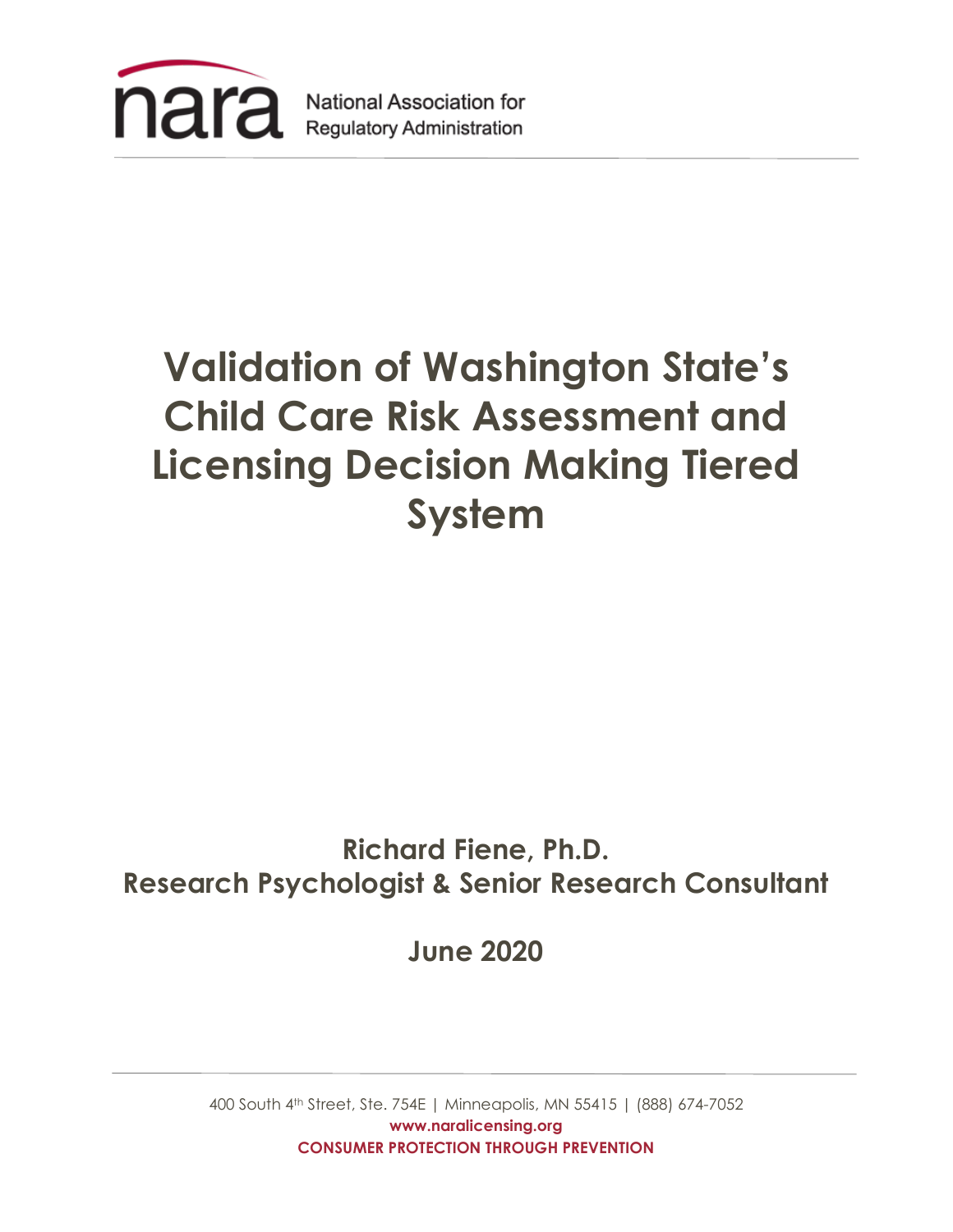# **Washington State Department of Children, Youth, and Families Child Care Risk Assessment Licensing Measures and Outputs Validation Study Final Report**

**Richard Fiene, Ph.D.**

# **National Association for Regulatory Administration**

### **Research Institute for Key Indicators & Penn State University**

#### **June 2020**

This report will provide the results of several cohorts from a large-scale validation study of Washington State's Department of Children, Youth and Families child care Risk Assessment Licensing Decision Making Tiers System (RALDMTS). The validation involves two key components: 1) Validation of the measurement strategy used to determine the licensing decision making for child care centers and family child care homes; 2) Validation of the licensing system in juxtaposition to the program quality measures (ERS & CLASS) as part of their QRIS – Quality Rating and Improvement System utilized in Washington.

The data set involves several cohorts drawn from licensing reviews in 2019 – 2020. The data reported in this report is from late 2019 through early 2020 and involved 385 sites. It was driven by the QRIS visiting and assessment schedule.

Let me start by saying that licensing/regulatory compliance data are very different from other data in how they get distributed and therefore should be analyzed. Licensing/regulatory compliance data are grouped into 4 basic buckets: Full regulatory compliance, substantial regulatory compliance, mid-range, and non-optimal regulatory compliance. Obviously full regulatory compliance means 0 violations or 100% compliance with all rules. Substantial regulatory compliance means 1-3 violations with all rules, while low compliance means 10 or move violations with all rules. A middle regulatory compliance range means 4-9 violations with all the rules.

The data were well distributed and fit into the above four (0 - 3) buckets very nicely. Based upon comparing the licensing data to the "Tiers" and "Actions" variables, the licensing decision making system has been validated with high correlations between the licensing data, the Tiers, Risk Assessment Matrix, and the proposed Actions (see Charts 1 and 2).

With the comparisons between the licensing data and the Environmental Rating Scales (ERS), the licensing data showed the typical "regulatory compliance law of diminishing returns" where the ERS scores were highest with the substantial regulatory compliance range rather than the full regulatory compliance level. In other words, there is not a linear relationship between moving from low to full regulatory compliance and program quality. Programs that are in substantial regulatory compliance and not full regulatory compliance had higher program quality scores. Obviously, the low regulatory compliance programs had also low program quality scores. There is a linear relationship between regulatory compliance and program quality in moving from low regulatory compliance to the middle and substantial regulatory compliance levels (see Chart 3). On the basis of the results of this study, the Washington State DCYF's Risk Assessment Licensing Decision Making Tiers System has been validated at both the measures and output levels. In a previous analysis, the standards that make up the DCYF's Risk Assessment Licensing Decision Making Tiers System have also been validated (see Stevens, 2018).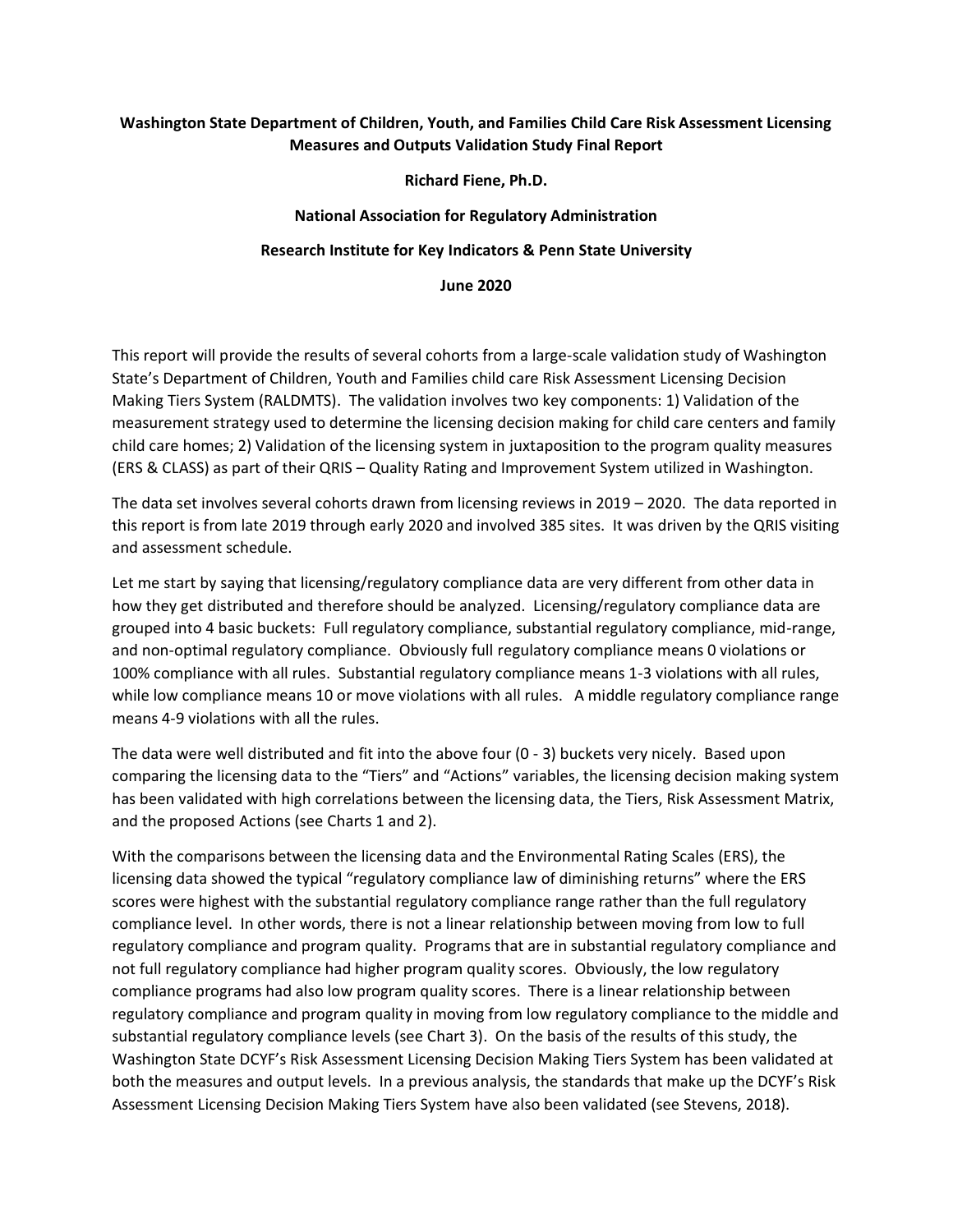#### **Chart 1: Tiers By Proposed Actions**

|                | <b>Tiers</b>         |     |    |  |
|----------------|----------------------|-----|----|--|
| Proposed       | <b>None</b>          | 217 |    |  |
| <b>Actions</b> | <b>Tech Assist</b>   | 14  | 43 |  |
|                | <b>Safety Plan</b>   |     |    |  |
|                | <b>Civil Penalty</b> |     |    |  |

 $R = .80; p < .0001$ 

# **Chart 2: Risk Assessment Matrix (RAM) By Regulatory Compliance (RC) Levels & Licensing Decision Tiers**

|            | <b>Tiers</b> | Actions | <b>Immediate</b> | <b>Short Term</b> | Term<br>Long | RC     |
|------------|--------------|---------|------------------|-------------------|--------------|--------|
| <b>RAM</b> | ro*<br>ے ب   | $.50*$  | ี่⊂า∗<br>.uz     | $.66*$            | 11 *<br>౼    | $.88*$ |

\* P < .01

#### **Chart 3: Regulatory Compliance Levels By Program Quality Scores (ERS Average Scores)**

| <b>Licensing Bucket</b> | Legend      | <b>Compliance</b> | <b>Programs</b> | <b>ERS Aver Score</b> |
|-------------------------|-------------|-------------------|-----------------|-----------------------|
|                         | Full        | 0 violations      | 82              | $4.07*$               |
|                         | Substantial | 1-2 violations    | 69              | $4.28*$               |
|                         | Middle      | 3-10 violations   | 163             | $4.17*$               |
|                         | Low         | 11+ violations    |                 | $3.93*$               |

#### $*$  P < .01

There are some additional significant relationships to report which occurred in the second cohort but were not observed in the first cohort but that was because the total number of sites were fewer in the first cohort. The second cohort had over twice as many sites where data were collected. Here are some of the significant relationships observed between the Quality Rating and Improvement System (QRIS) and regulatory compliance (RC) and the RAM licensing decision making:

- **QRIS x RAM:**  $X^2 = 35.243$ ; p < .009
- **QRIS x RC:**  $X^2 = 27.761$ ;  $p < .001$

Significant relationships between Environmental Rating Scales (ERS) and Licensing Decision Tiers (Tiers).

- **ERS x Tiers: F = 5.085; p < .002, where Tier1 = 4.16; Tier2 = 4.10; Tier3 = 3.68; Tier4 = 3.58**
- **ERS x QRIS: F = 26.534; p < .0001, where QRIS1= 3.89; QRIS2= 3.32; QRIS3 = 4.14; QRIS4 = 4.62**

There were interesting demographic and descriptive data such as the following.

- **Regulatory compliance ranged from 0 to 55 violations.**
	- **QRIS Levels: 1 = 1%; 2 = 7%; 3 = 78%; 4 = 10%**
	- **Licensing Tiers: 1 = 81%; 2 = 12%; 3 = 6%; 4 = 1%**

The following tables (Tables 1-9) and graphs (Graphs 1-3) contain the detail of the above summary analyses and the risk assessment licensing decision making tier system.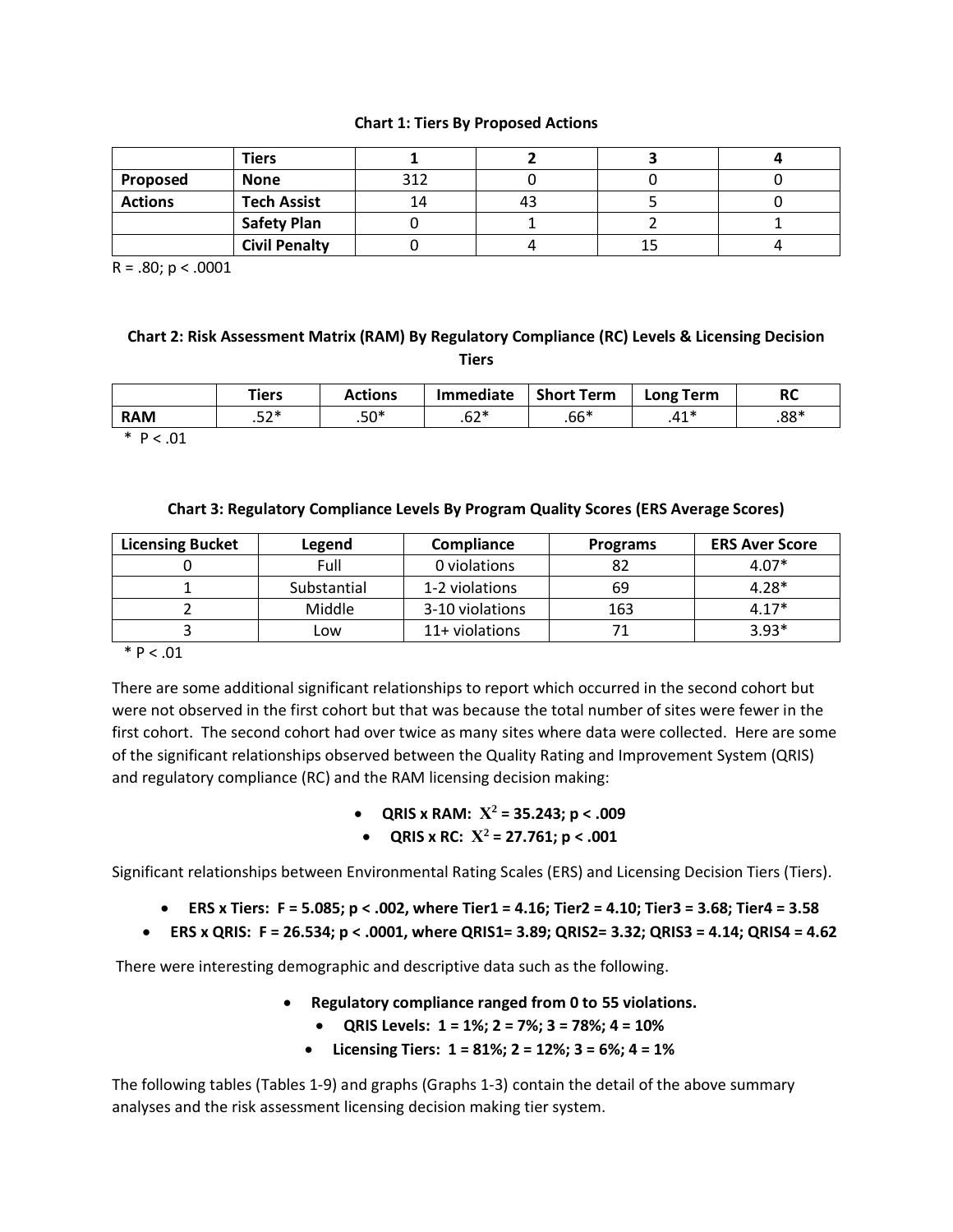|       |                  |                           |                |                | Cumulative |
|-------|------------------|---------------------------|----------------|----------------|------------|
|       |                  | Frequency                 | Percent        | Valid Percent  | Percent    |
| Valid | $\boldsymbol{0}$ | 85                        | 21.1           | 21.1           | 21.1       |
|       | $\mathbf{1}$     | 43                        | 10.7           | 10.7           | 31.8       |
|       | $\sqrt{2}$       | 29                        | 7.2            | 7.2            | 39.0       |
|       | $\sqrt{3}$       | 36                        | 8.9            | 8.9            | 47.9       |
|       | $\overline{4}$   | 27                        | 6.7            | 6.7            | 54.6       |
|       | $\overline{5}$   | 22                        | 5.5            | 5.5            | 60.0       |
|       | $\,$ 6 $\,$      | 21                        | 5.2            | 5.2            | 65.3       |
|       | $\overline{7}$   | 23                        | 5.7            | 5.7            | 71.0       |
|       | $\bf 8$          | 17                        | 4.2            | 4.2            | $75.2$     |
|       | $\boldsymbol{9}$ | 14                        | 3.5            | 3.5            | 78.7       |
|       | 10               | 11                        | 2.7            | 2.7            | 81.4       |
|       | 11               | 13                        | 3.2            | 3.2            | 84.6       |
|       | 12               | $\overline{7}$            | 1.7            | 1.7            | 86.4       |
|       | 13               | $\bf8$                    | 2.0            | 2.0            | 88.3       |
|       | 14               | $\boldsymbol{9}$          | $2.2\,$        | 2.2            | 90.6       |
|       | 15               | 6                         | 1.5            | 1.5            | 92.1       |
|       | 16               | $\overline{\mathbf{4}}$   | 1.0            | 1.0            | 93.1       |
|       | 17               | $\overline{\mathbf{4}}$   | 1.0            | $1.0$          | 94.0       |
|       | 18               | $\overline{\mathbf{4}}$   | 1.0            | 1.0            | 95.0       |
|       | 19               | $\ensuremath{\mathsf{3}}$ | $\cdot 7$      | $.7\,$         | 95.8       |
|       | 20               | $\mathbf 1$               | $.2\,$         | $.2\,$         | 96.0       |
|       | 21               | $\ddagger$                | $.2\,$         | $.2\,$         | 96.3       |
|       | 22               | $\mathbf{1}$              | $.2\,$         | $.2\,$         | 96.5       |
|       | 23               | $\overline{\mathbf{c}}$   | $.5\,$         | $.5\,$         | 97.0       |
|       | 24               | $\mathbf{1}$              | $\overline{2}$ | $\overline{c}$ | 97.3       |
|       | 25               | $\ensuremath{\mathsf{3}}$ | $.7\,$         | $.7\,$         | 98.0       |
|       | 27               | $\overline{c}$            | $.5\,$         | $.5\,$         | 98.5       |
|       | 30               | $\mathbf{1}$              | $\cdot$        | $\cdot$        | 98.8       |
|       | 32               | $\mathbf{1}$              | $\cdot$        | $\cdot$ .2     | 99.0       |
|       | 33               | $\mathbf 1$               | $\cdot$        | $\cdot$ .2     | 99.3       |
|       | 40               | $\mathbf{1}$              | $\cdot$ .2     | $\cdot$ .2     | 99.5       |
|       | 45               | $\mathbf{1}$              | $\cdot$        | $.2\,$         | 99.8       |
|       | 55               | $\mathbf 1$               | $\cdot$ .2     | $\cdot$ .2     | 100.0      |
|       | Total            | 403                       | 100.0          | 100.0          |            |

**Table 1: Regulatory Compliance: Number of Violations**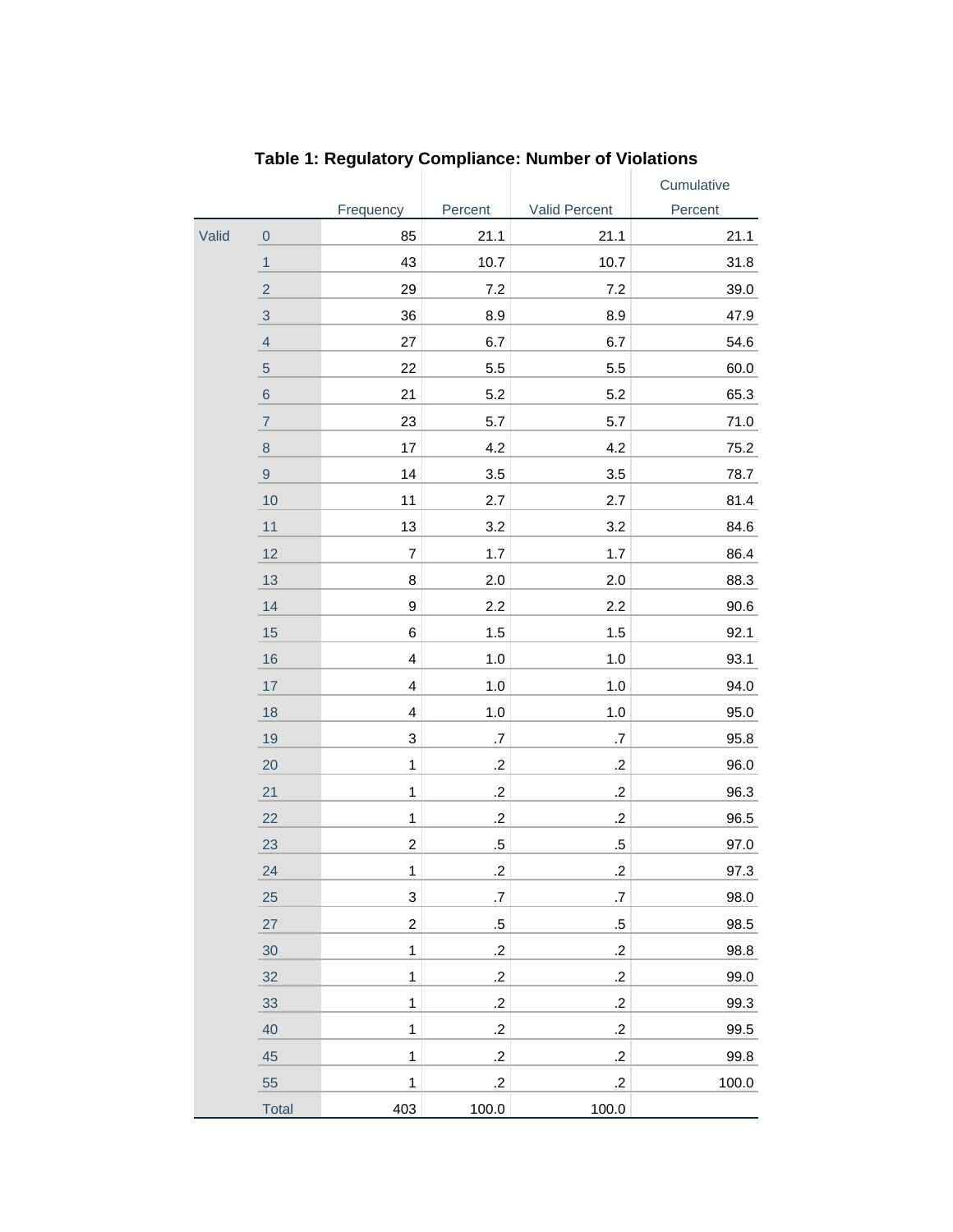The above table (Table 1) provides the frequency distribution for regulatory compliance (NC) for the Washington State ECE sites that were in cohort 2. From the distribution it clearly demonstrates how skewed the data are where the majority of sites (practically 50% of the sites) are either in full or substantial regulatory compliance with Washington licensing rules/regulations.

The following Table (Table 2) puts Table 1 results into the key buckets for regulatory compliance analysis: 1 = Low Regulatory Compliance (11 violations or greater); 2 = Med Regulatory Compliance (3-10 violations); 3 = Substantial (Subst) Regulatory Compliance (1-2 violations); and 4 = Full Regulatory Compliance (0 violations).

|       |              |           |         |                      | Cumulative |
|-------|--------------|-----------|---------|----------------------|------------|
|       |              | Frequency | Percent | <b>Valid Percent</b> | Percent    |
| Valid | 1 Low        | 75        | 18.6    | 18.6                 | 18.6       |
|       | 2 Med        | 171       | 42.4    | 42.4                 | 61.0       |
|       | 3 Subst      | 72        | 17.9    | 17.9                 | 78.9       |
|       | 4 Full       | 85        | 21.1    | 21.1                 | 100.0      |
|       | <b>Total</b> | 403       | 100.0   | 100.0                |            |

# **Table 2: Regulatory Compliance Buckets**

This grouping of regulatory compliance bucketing becomes very important in subsequent analyses because of the nature of these data. As has been stated earlier in this report, regulatory compliance data when compared to program quality data is not a linear relationship. To be sensitive to the nonlinear nature of the data, these buckets or groupings of data become very significant.

Table 3 depicts the Tiered Licensing Decision Making. In Washington State's Tiered Licensing decision Making System 1 = Continued licensing; 2 = Technical Assistance; 3 = Safety Plan; 4 = Civil Penalty.

|                |                |           | $\tilde{\phantom{a}}$ | -                    | Cumulative |
|----------------|----------------|-----------|-----------------------|----------------------|------------|
|                |                | Frequency | Percent               | <b>Valid Percent</b> | Percent    |
| Valid          |                | 326       | 80.9                  | 81.3                 | 81.3       |
|                | $\mathfrak{p}$ | 48        | 11.9                  | 12.0                 | 93.3       |
|                | 3              | 22        | 5.5                   | 5.5                  | 98.8       |
|                | 4              | 5         | 1.2                   | 1.2                  | 100.0      |
|                | <b>Total</b>   | 401       | 99.5                  | 100.0                |            |
| <b>Missing</b> | <b>System</b>  | 2         | .5                    |                      |            |
| <b>Total</b>   |                | 403       | 100.0                 |                      |            |

# **Table 3: Licensing Decision Making Tiers**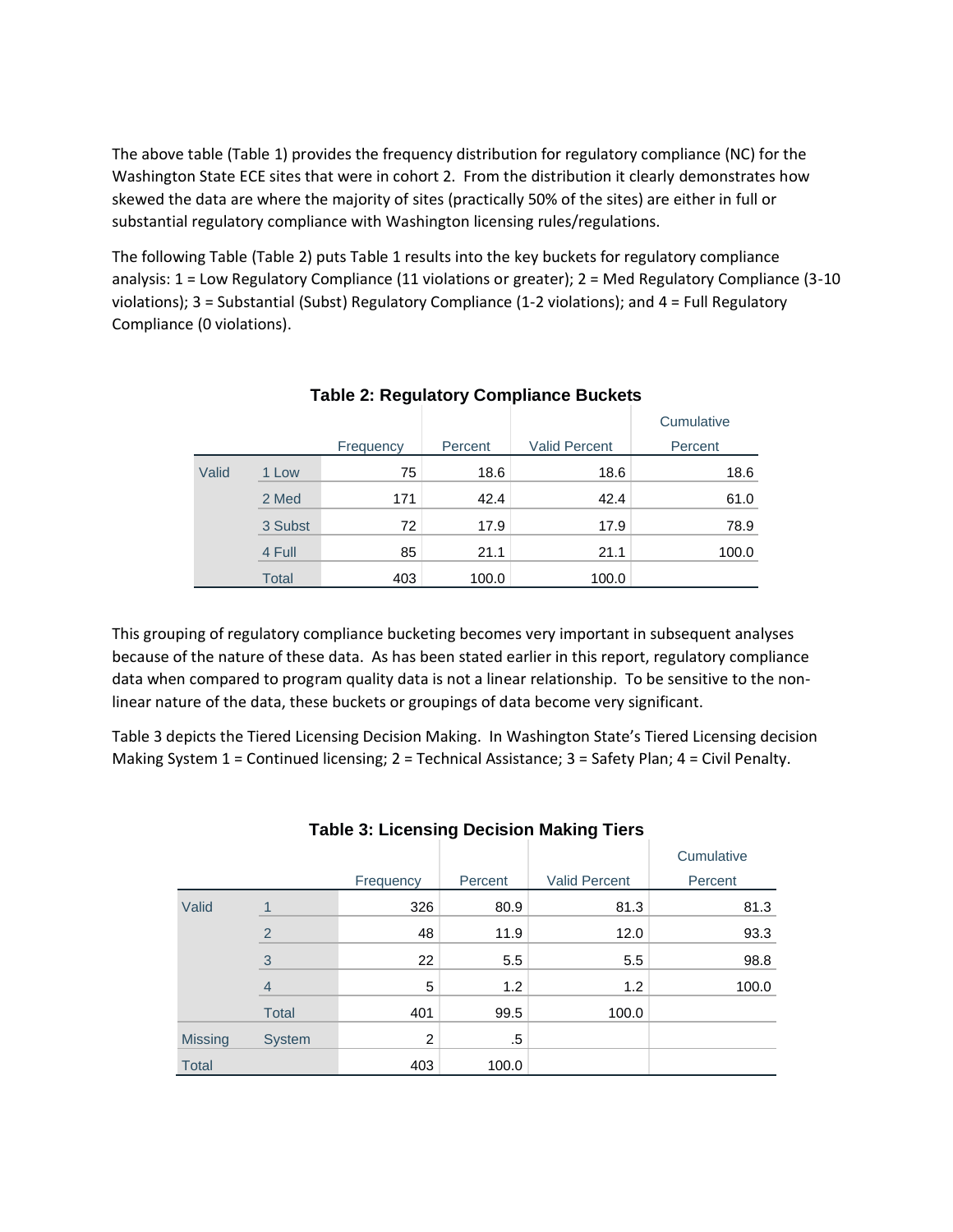The majority of programs are recommended for continued licensing (80%), while the other 20% will receive more intervention.

The next table (Table 4) depicts the Risk Assessment Matrix Levels (RAM1-9). The last section of this report provides the specific methodology and how RAM1-9 and Tiers are linked together in the Washington State Licensing Risk Assessment and Licensing Decision Making Tiers System.

|       |              |           |         |                      | Cumulative |
|-------|--------------|-----------|---------|----------------------|------------|
|       |              | Frequency | Percent | <b>Valid Percent</b> | Percent    |
| Valid | 1.00         | 92        | 22.8    | 22.8                 | 22.8       |
|       | 4.00         | 62        | 15.4    | 15.4                 | 38.2       |
|       | 5.00         | 106       | 26.3    | 26.3                 | 64.5       |
|       | 6.00         | 62        | 15.4    | 15.4                 | 79.9       |
|       | 7.00         | 3         | .7      | .7                   | 80.6       |
|       | 8.00         | 27        | 6.7     | 6.7                  | 87.3       |
|       | 9.00         | 51        | 12.7    | 12.7                 | 100.0      |
|       | <b>Total</b> | 403       | 100.0   | 100.0                |            |

**Table 4: Risk Assessment Matrix (RAM1-9)**

It is interesting to note that not all cells of the matrix are filled. RAM2 & 3 have no sites in their cells. This is something that will need further exploration but it appears since these are at the lower risk levels that regulatory non-compliance is less likely.

The next three table (Tables 5-7) deal with the relative risk level of regulatory non-compliance based upon a weighting of the specific rule/regulation. Weights of 8, 7 and some 6 are of immediate concern, while weights of 4, 5 and most 6 are of short term concern, and weights of 1, 2, and 3 are of long term concern.

|       |               |           |         |                      | Cumulative |
|-------|---------------|-----------|---------|----------------------|------------|
|       |               | Frequency | Percent | <b>Valid Percent</b> | Percent    |
| Valid | 0             | 325       | 80.6    | 80.6                 | 80.6       |
|       |               | 63        | 15.6    | 15.6                 | 96.3       |
|       | $\mathcal{P}$ | 12        | 3.0     | 3.0                  | 99.3       |
|       | 3             | 2         | .5      | .5                   | 99.8       |
|       | 6             |           | .2      | .2                   | 100.0      |
|       | <b>Total</b>  | 403       | 100.0   | 100.0                |            |

# **Table 5: Immediate Concern**

In 20% of the regulatory non-compliance did the rule/regulation rise to being of immediate concern.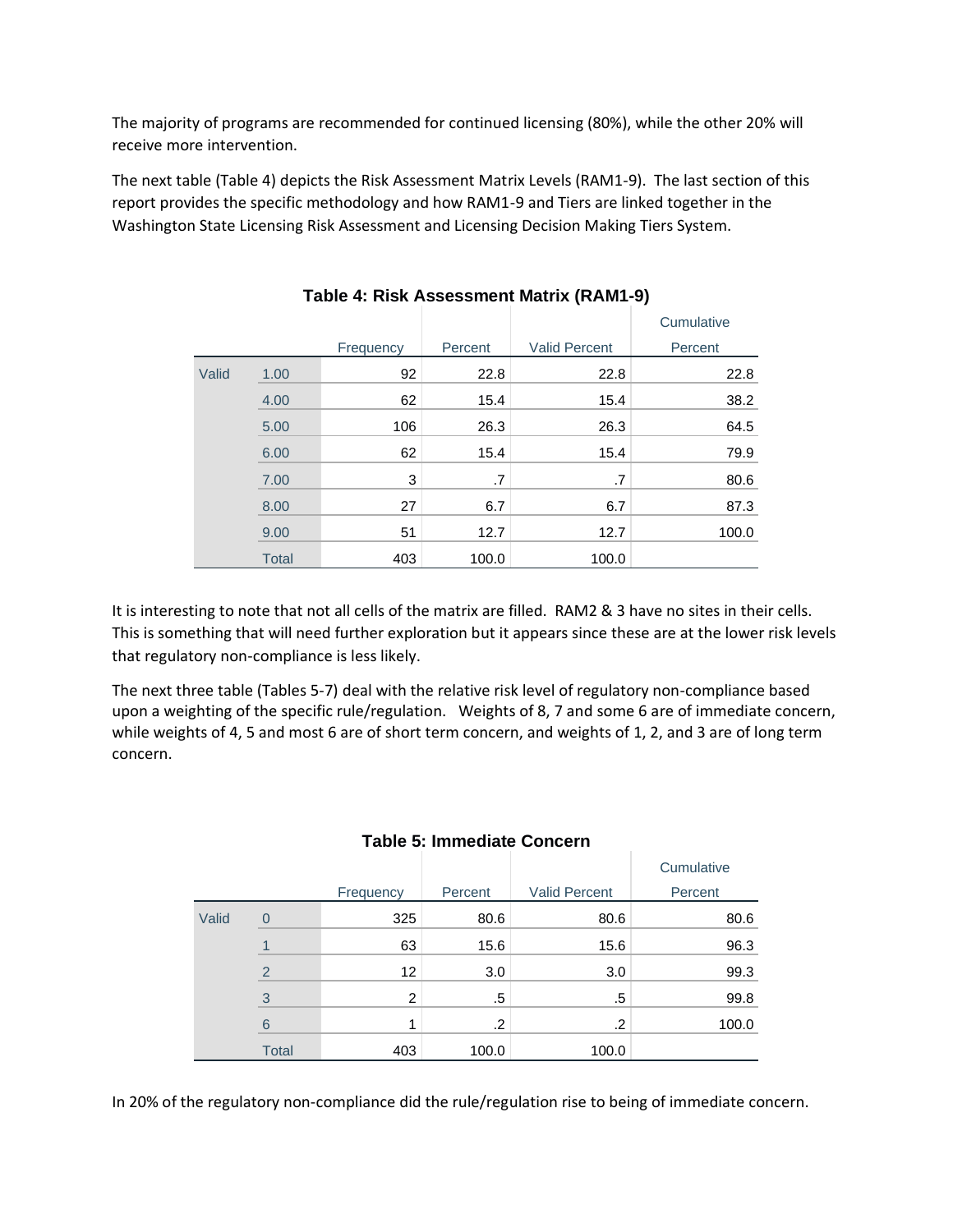Table 6 depicts the non-compliance for the short term rules/regulations. These are rules that are not the highest risk rules but they are not the least weighted rules either. They fall somewhere in between. There is a higher level of regulatory non-compliance with these rules.

÷

|       |                  |                         |            |               | Cumulative |
|-------|------------------|-------------------------|------------|---------------|------------|
|       |                  | Frequency               | Percent    | Valid Percent | Percent    |
| Valid | $\bf 0$          | 94                      | 23.3       | 23.3          | 23.3       |
|       | $\mathbf{1}$     | 52                      | 12.9       | 12.9          | 36.2       |
|       | $\sqrt{2}$       | 37                      | 9.2        | 9.2           | 45.4       |
|       | $\mathbf{3}$     | 35                      | 8.7        | 8.7           | 54.1       |
|       | $\overline{4}$   | 22                      | 5.5        | 5.5           | 59.6       |
|       | $\sqrt{5}$       | 27                      | 6.7        | 6.7           | 66.3       |
|       | $\,$ 6 $\,$      | 27                      | 6.7        | 6.7           | 73.0       |
|       | $\overline{7}$   | 23                      | 5.7        | 5.7           | 78.7       |
|       | $\,8\,$          | 12                      | 3.0        | $3.0\,$       | 81.6       |
|       | $\boldsymbol{9}$ | 15                      | 3.7        | 3.7           | 85.4       |
|       | 10               | 14                      | 3.5        | 3.5           | 88.8       |
|       | 11               | $\boldsymbol{7}$        | 1.7        | 1.7           | 90.6       |
|       | 12               | 5                       | 1.2        | 1.2           | 91.8       |
|       | 13               | $\overline{7}$          | 1.7        | 1.7           | 93.5       |
|       | 14               | $\overline{\mathbf{4}}$ | $1.0$      | 1.0           | 94.5       |
|       | 15               | $\overline{\mathbf{4}}$ | $1.0$      | 1.0           | 95.5       |
|       | $16$             | $\overline{c}$          | $.5\,$     | $.5\,$        | 96.0       |
|       | 17               | $\mathbf{1}$            | $\cdot$ .2 | $\cdot$       | 96.3       |
|       | 19               | 3                       | $.7\,$     | $.7\,$        | 97.0       |
|       | 20               | $\overline{c}$          | $.5\,$     | $.5\,$        | 97.5       |
|       | 21               | $\mathbf{1}$            | $.2\,$     | $\cdot$       | 97.8       |
|       | 22               | $\boldsymbol{2}$        | $.5\,$     | $.5\,$        | 98.3       |
|       | 24               | $\mathbf 1$             | $.2\,$     | $\cdot$       | 98.5       |
|       | 25               | $\mathbf{1}$            | $.2\,$     | $\cdot$       | 98.8       |
|       | 26               | $\mathbf 1$             | $\cdot$    | $\cdot$       | 99.0       |
|       | 27               | $\mathbf{1}$            | $\cdot$    | $\cdot$       | 99.3       |
|       | 35               | $\mathbf{1}$            | $\cdot$ .2 | $\cdot$ .2    | 99.5       |
|       | 37               | $\mathbf{1}$            | $\cdot$ .2 | $\cdot$ .2    | 99.8       |
|       | 47               | $\mathbf{1}$            | $\cdot$ .2 | $\cdot$ .2    | 100.0      |
|       | Total            | 403                     | 100.0      | 100.0         |            |

**Table 6: Short Term Concern**

There is a good deal of a range in regulatory non-compliance with these rules as depicted in Table 6.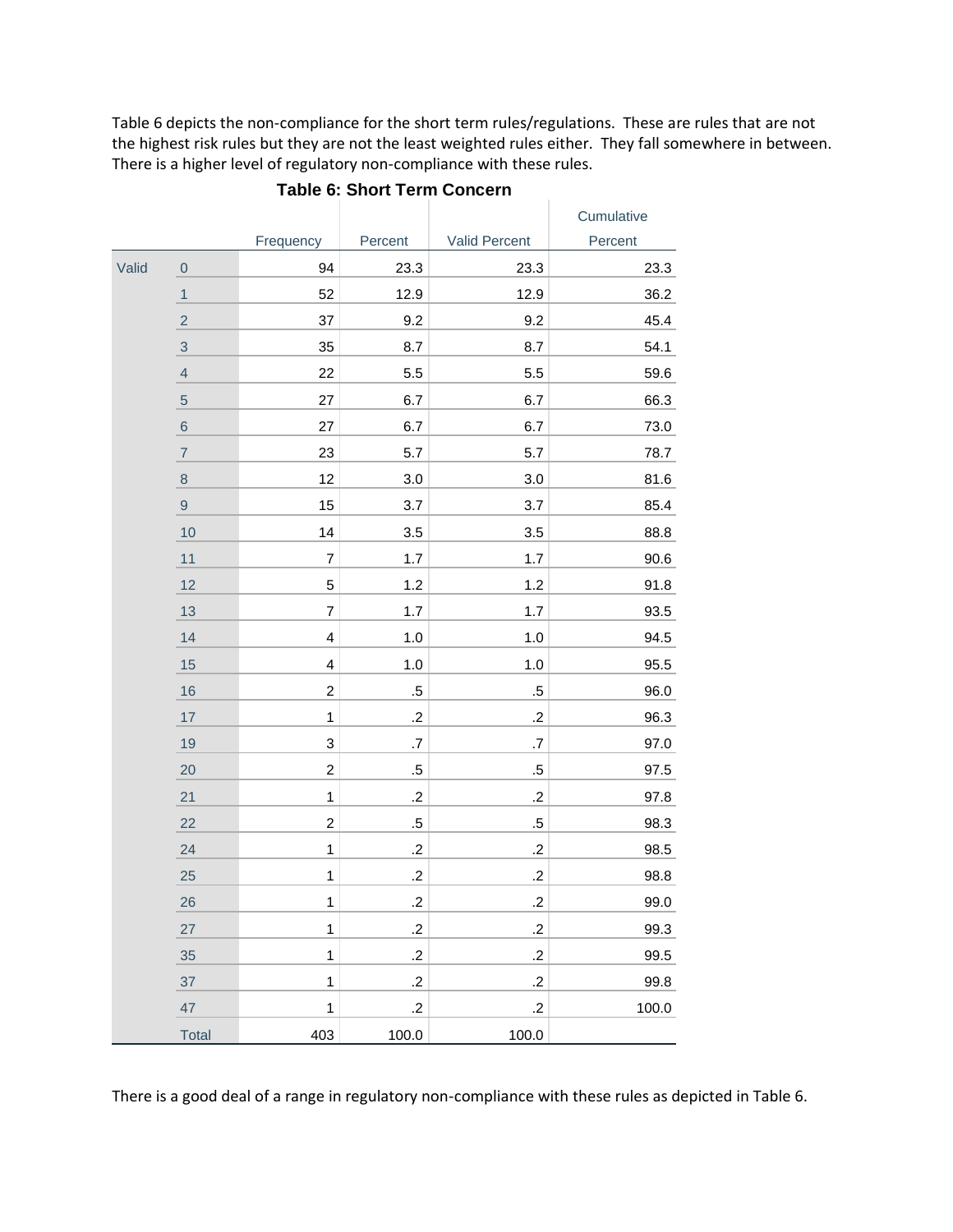Table 7 which contains the regulatory non-compliance with long term concern rules and regulations which are the lowest weighted/risk rules. The distribution is between the immediate concern and the short term concern rules when it comes to regulatory non-compliance.

|       |                |           | ۰IJ        |                      |            |
|-------|----------------|-----------|------------|----------------------|------------|
|       |                |           |            |                      | Cumulative |
|       |                | Frequency | Percent    | <b>Valid Percent</b> | Percent    |
| Valid | $\mathbf 0$    | 224       | 55.6       | 55.6                 | 55.6       |
|       |                | 95        | 23.6       | 23.6                 | 79.2       |
|       | $\overline{2}$ | 36        | 8.9        | 8.9                  | 88.1       |
|       | 3              | 21        | 5.2        | 5.2                  | 93.3       |
|       | $\overline{4}$ | 13        | 3.2        | 3.2                  | 96.5       |
|       | $\overline{5}$ | 9         | 2.2        | 2.2                  | 98.8       |
|       | $\,$ 6 $\,$    | 1         | $\cdot$    | $\cdot$              | 99.0       |
|       | $\overline{7}$ | 1         | $\cdot$ .2 | $\cdot$ .2           | 99.3       |
|       | $\overline{9}$ | 1         | $\cdot$ .2 | $\cdot$              | 99.5       |
|       | 11             | 1         | $\cdot$    | $\cdot$              | 99.8       |
|       | 20             | 1         | $\cdot$ .2 | $\cdot$ .2           | 100.0      |
|       | <b>Total</b>   | 403       | 100.0      | 100.0                |            |

| <b>Table 7: Long Term Concern</b> |  |  |  |  |  |
|-----------------------------------|--|--|--|--|--|
|-----------------------------------|--|--|--|--|--|

The following graphs (Graphs 1-3) depict the distributions of ERS and CLASS scores.



Graph 2 depicts the CLASS/CO scores. Note the difference in the distribution in these scores as versus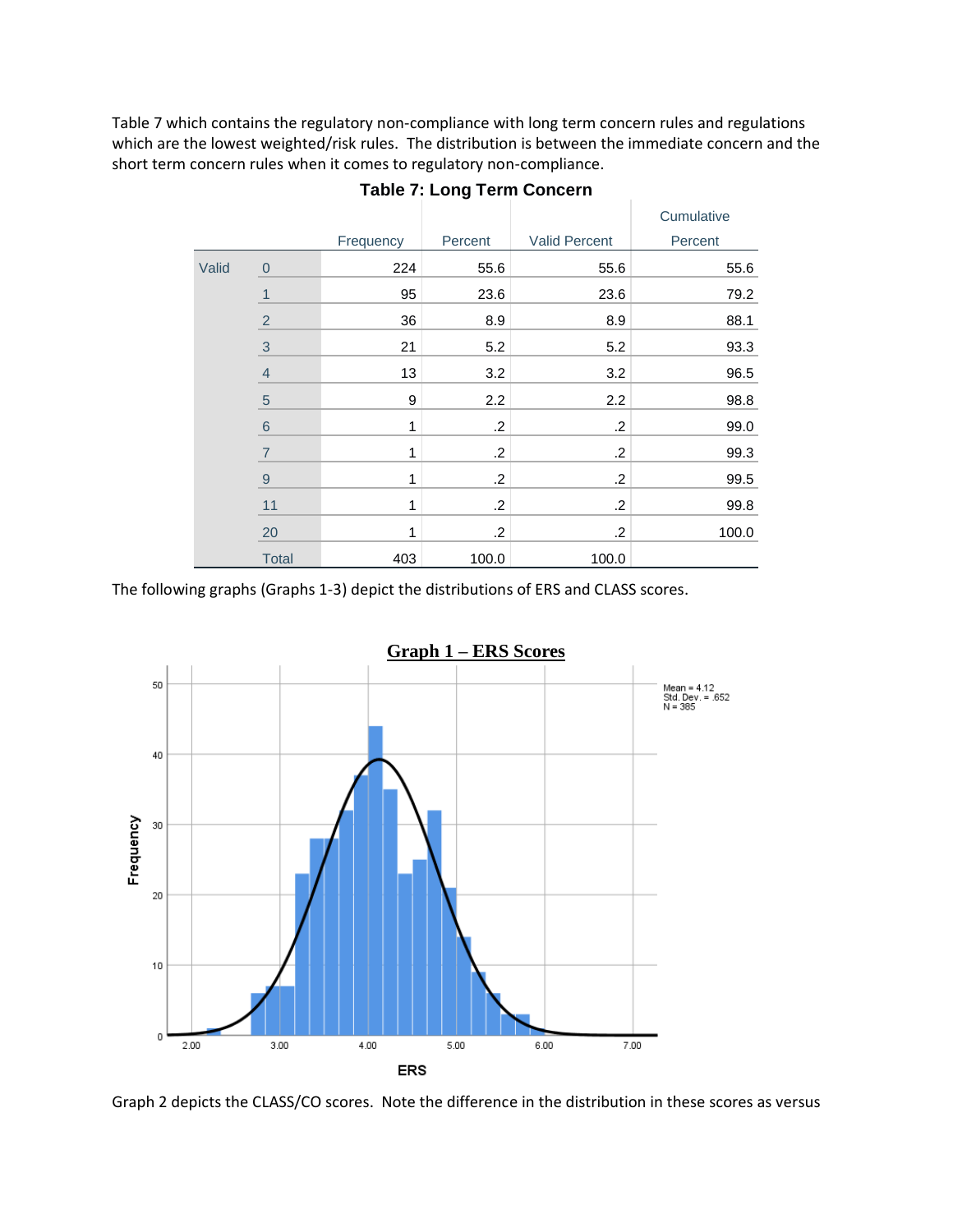the ERS scores in Graph 1. Also note that the N has dropped to 385 sites. This is because not all 403 sites had ERS or CLASS tools administered.



**Graph 2: CLASS/CO Scores**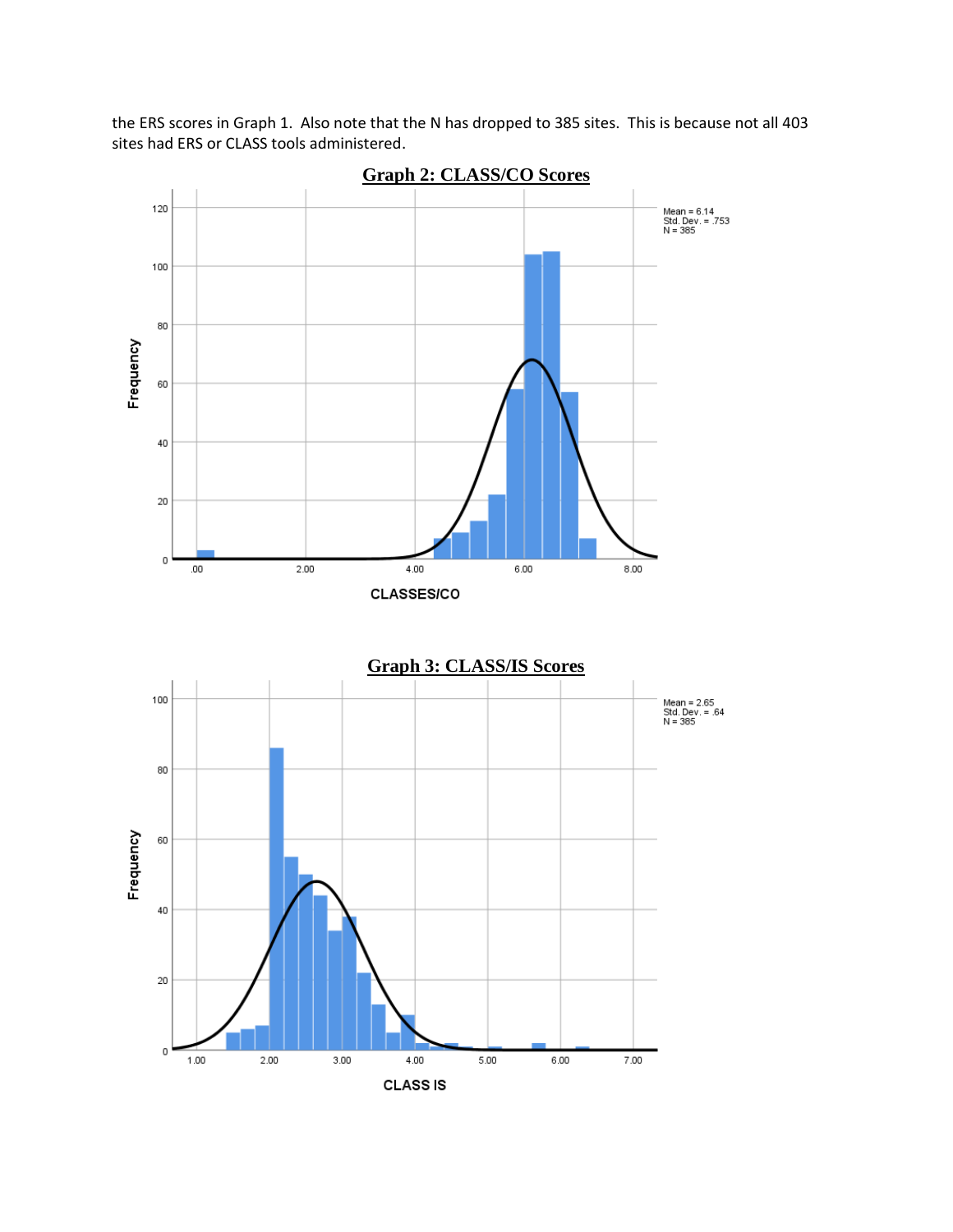Again please note the distribution of the CLASS/IS scores and compare it to the CLASS/CO and ERS data score distributions (Compare Graphs 2 & 3 with Graph 1).

Table 8 provides the frequency counts and distribution of the QRIS Levels from 1 to 4 where 4 is the highest level.

|                | Table 8: QRIS  |           |         |                      |            |  |  |  |  |
|----------------|----------------|-----------|---------|----------------------|------------|--|--|--|--|
|                |                |           |         |                      | Cumulative |  |  |  |  |
|                |                | Frequency | Percent | <b>Valid Percent</b> | Percent    |  |  |  |  |
| Valid          | 1 Lowest       | 2         | .5      | .5                   | .5         |  |  |  |  |
|                | $\overline{2}$ | 29        | 7.2     | 7.5                  | 8.1        |  |  |  |  |
|                | 3              | 315       | 78.2    | 81.8                 | 89.9       |  |  |  |  |
|                | 4 Highest      | 39        | 9.7     | 10.1                 | 100.0      |  |  |  |  |
|                | <b>Total</b>   | 385       | 95.5    | 100.0                |            |  |  |  |  |
| <b>Missing</b> | <b>System</b>  | 18        | 4.5     |                      |            |  |  |  |  |
| <b>Total</b>   |                | 403       | 100.0   |                      |            |  |  |  |  |

# Table 9 provides the descriptive statistics for all the variables described above so the reader can see the characteristics of the respective data distributions and how they vary.

|                    | N                | Range            | <b>Mean</b>      | <b>Std. Deviation</b> |                  | <b>Skewness</b> |                  | <b>Kurtosis</b> |
|--------------------|------------------|------------------|------------------|-----------------------|------------------|-----------------|------------------|-----------------|
| <b>Variables</b>   | <b>Statistic</b> | <b>Statistic</b> | <b>Statistic</b> | <b>Statistic</b>      | <b>Statistic</b> | Std. Error      | <b>Statistic</b> | Std. Error      |
| <b>NC</b>          | 403              | 55               | 5.93             | 7.061                 | 2.474            | .122            | 9.739            | .243            |
| <b>Immediate</b>   | 403              | 6                | .25              | .592                  | 3.856            | .122            | 24.745           | .243            |
| <b>Short</b>       | 403              | 47               | 4.77             | 5.854                 | 2.640            | .122            | 11.131           | .243            |
| Long               | 403              | 20               | .94              | 1.720                 | 4.823            | .122            | 40.946           | .243            |
| <b>QRIS</b>        | 385              | 3                | 3.02             | .445                  | $-284$           | .124            | 3.779            | .248            |
| <b>ERS</b>         | 385              | 3.64             | 4.1225           | .65207                | .120             | .124            | $-0.386$         | .248            |
| <b>CLASSES/CO</b>  | 385              | 7.00             | 6.1411           | .75260                | $-4.514$         | .124            | 33.019           | .248            |
| <b>CLASS IS</b>    | 385              | 4.97             | 2.6481           | .63985                | 1.658            | .124            | 5.546            | .248            |
| <b>RAM1-9</b>      | 403              | 8.00             | 4.8089           | 2.56860               | $-.051$          | .122            | $-.811$          | .243            |
| <b>Tiers</b>       | 401              | 3                | 1.27             | .617                  | 2.449            | .122            | 5.592            | .243            |
| <b>TRC-RCL</b>     | 403              | 3.00             | 2.4144           | 1.01946               | .304             | .122            | $-1.033$         | .243            |
| Valid N (listwise) | 383              |                  |                  |                       |                  |                 |                  |                 |

#### **Table 9: Descriptive Statistics for all Variables**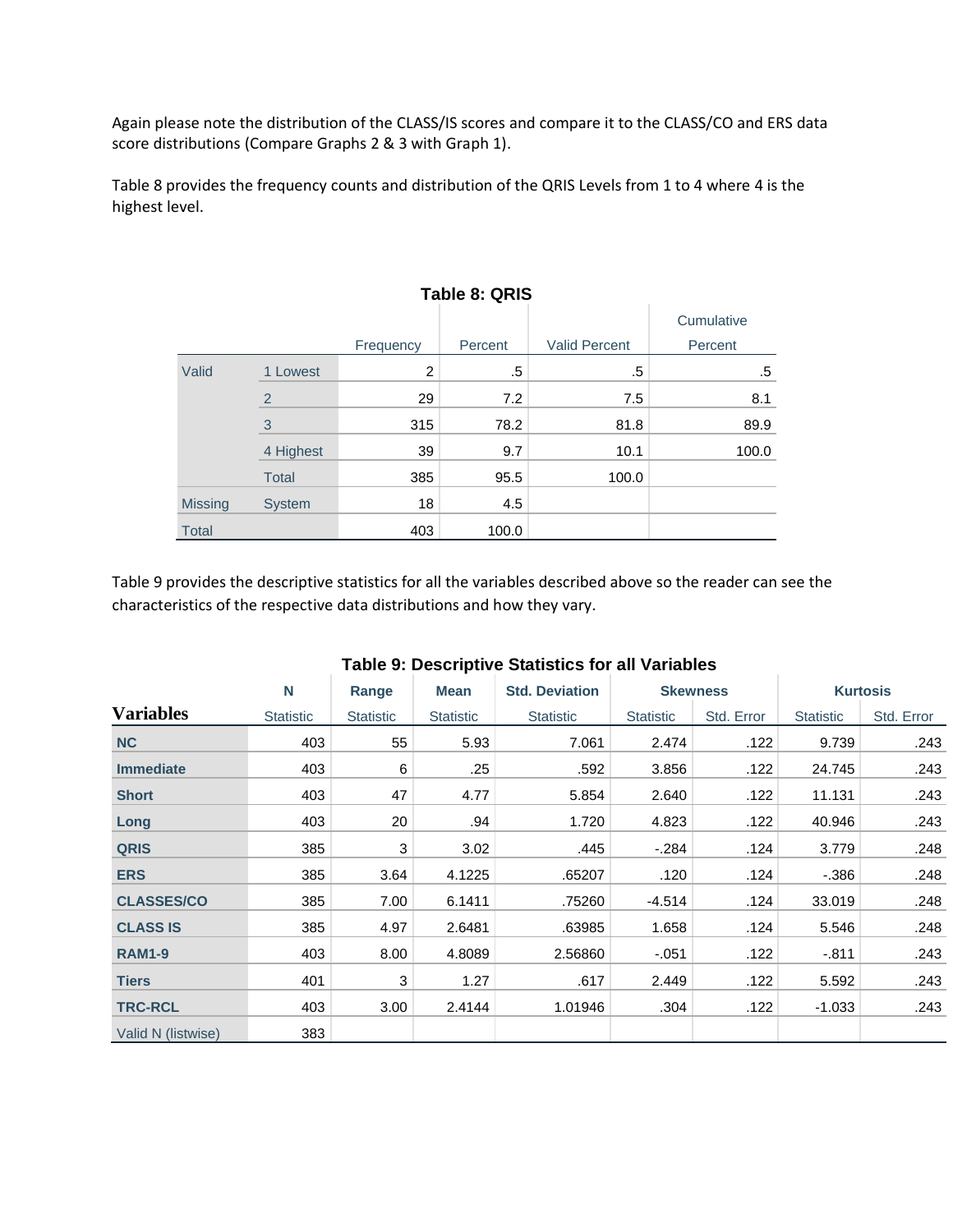This section describes the Washington State Risk Assessment and Licensing Decision Making Tiered System which was validated in this report.

The Washington State System combines the use of risk assessment and licensing decision making matrices. In the past, risk assessment matrices have been used to determine the frequency of monitoring and licensing visits and scope of reviews based upon individual rule severity/risk factors. These data have not been aggregated to determine what type of licensing decisions should be made based upon prevalence, probability or regulatory compliance history data.

Washington State's HB 1661 redesigned the FLCA process as a way to appeal and forgive non-immediate health and safety risks rather than simply being a report of compliance findings. As a result, weights were used to assign risk categories to regulations in accordance to the mandate definition of immediate health and safety regulations:

- **Weights 8, 7 and some 6 = immediate concern**
- **Weights 4, 5 and most 6 = short term concern**
- **Weights 1, 2, and 3 = long term concern**

Single violations of regulations can be considered independently or based on how many time it has been violated over a four-year period when considering licensing actions. For example, a violation within the short term concern category could be subject to a civil penalty when violated the second (or potentially the  $3<sup>rd</sup>$ ) time in a four-year period. Whereas, a violation in the immediate concern category could be subject to a civil penalty or more severe action upon the first violation. (See Graphic for Step 1).

# *Step 1:*



A more difficult task is assigning initial thresholds for the overall finding score. It is this second step (Step 2) where we need to consider probability and severity side by side as depicted in Chart 1 below which is generally considered the standard Risk Assessment Matrix in the licensing research literature: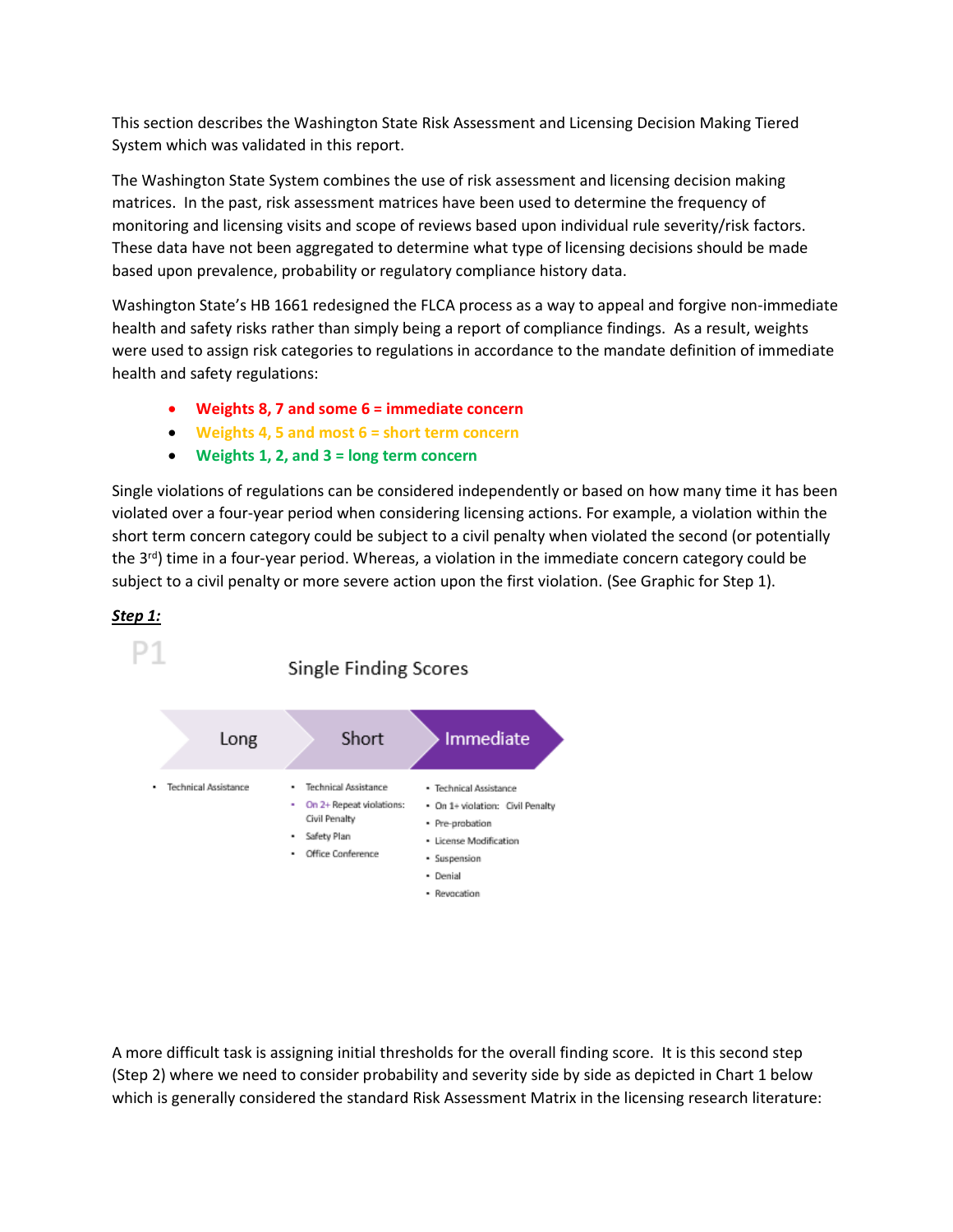#### *Step 2:*

|                 |               | Probability/ | <b>Prevalence</b> |            |                |
|-----------------|---------------|--------------|-------------------|------------|----------------|
|                 | <b>Levels</b> | <b>High</b>  | <b>Medium</b>     | Low        | <b>Weights</b> |
| Risk/           | <b>High</b>   |              |                   |            | $7-8$          |
| <b>Severity</b> | <b>Medium</b> |              |                   |            | 4-6            |
|                 | Low           |              |                   |            | $1 - 3$        |
|                 | # of Rules    | 8 or more    | 3-7               | 2 or fewer |                |

# **Chart 1 - Risk Assessment Matrix**

The next step (Step 3) is to build in licensing decisions using a graduated Tiered Level system as depicted in the following figure. In many jurisdictions, a graduated Tiered Level system is used to make determinations related to monitoring visits (frequency and scope) and not necessarily for licensing decisions.

#### *Step 3:*

P<sub>2</sub>

# **Overall License Score**

| Tier 1                                                             |                                          |                                                                                                                              |                                                                         |  |
|--------------------------------------------------------------------|------------------------------------------|------------------------------------------------------------------------------------------------------------------------------|-------------------------------------------------------------------------|--|
| Consideration for<br>· Continued Licensing<br>Technical Assistance | Tier 2<br>Consideration for              | Tier 3                                                                                                                       |                                                                         |  |
|                                                                    | · Office Conference<br>· Civil Penalties | Consideration<br>for<br>· Civil Penalties<br>· Probationary<br>· License Amendment<br>· License Modification<br>· Suspension | Tier 4<br>Consideration for<br>· Denial<br>· Suspension<br>· Basecation |  |
| Number of non-compliances<br>s                                     |                                          |                                                                                                                              |                                                                         |  |

- $\Leftrightarrow$  . Number of non-compliances.
- \* Scores used to calculate 'licensing score'
- Lower licensing scores = higher compliance